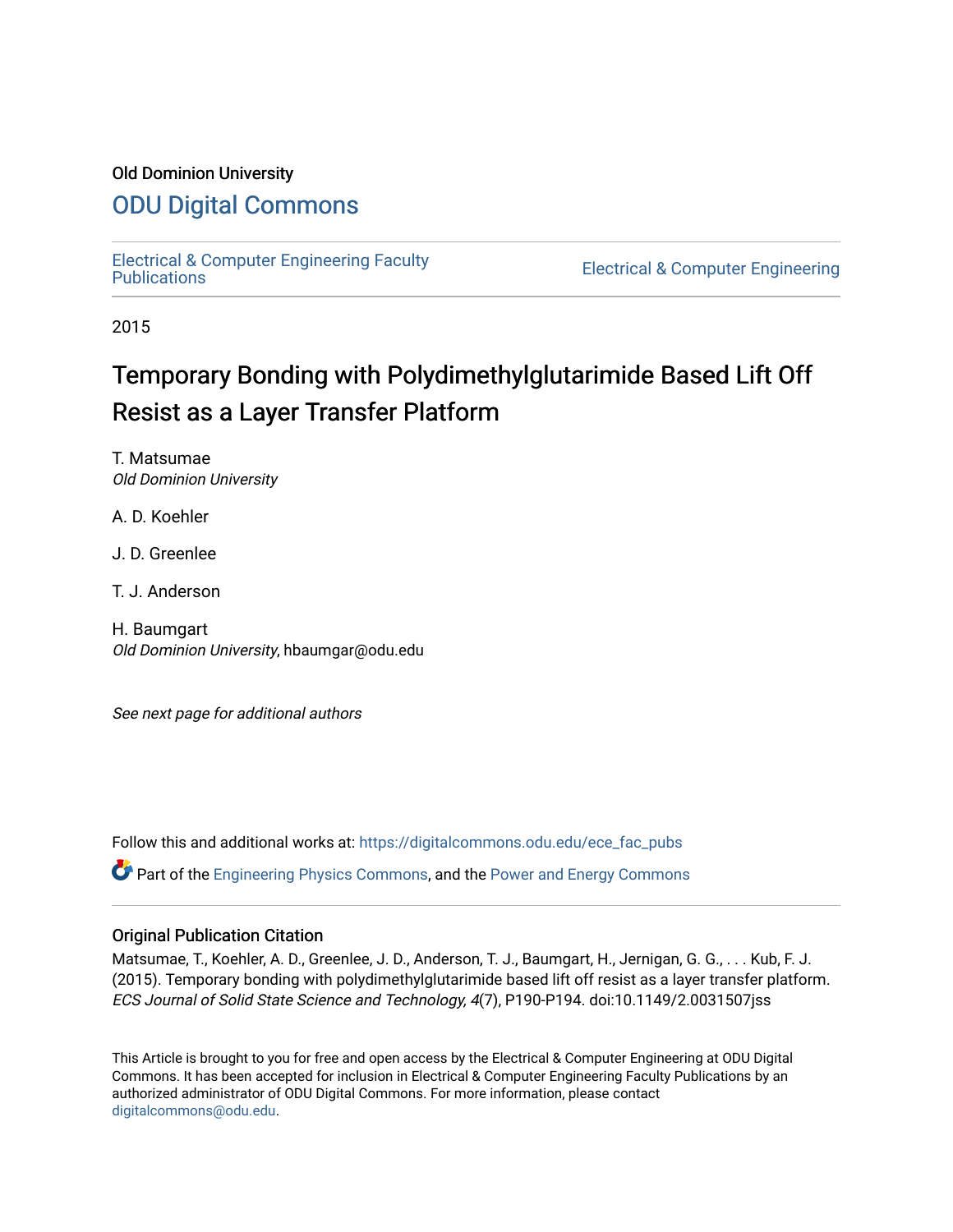## Authors

T. Matsumae, A. D. Koehler, J. D. Greenlee, T. J. Anderson, H. Baumgart, G. G. Jernigan, K. D. Hobart, and F. J. Kub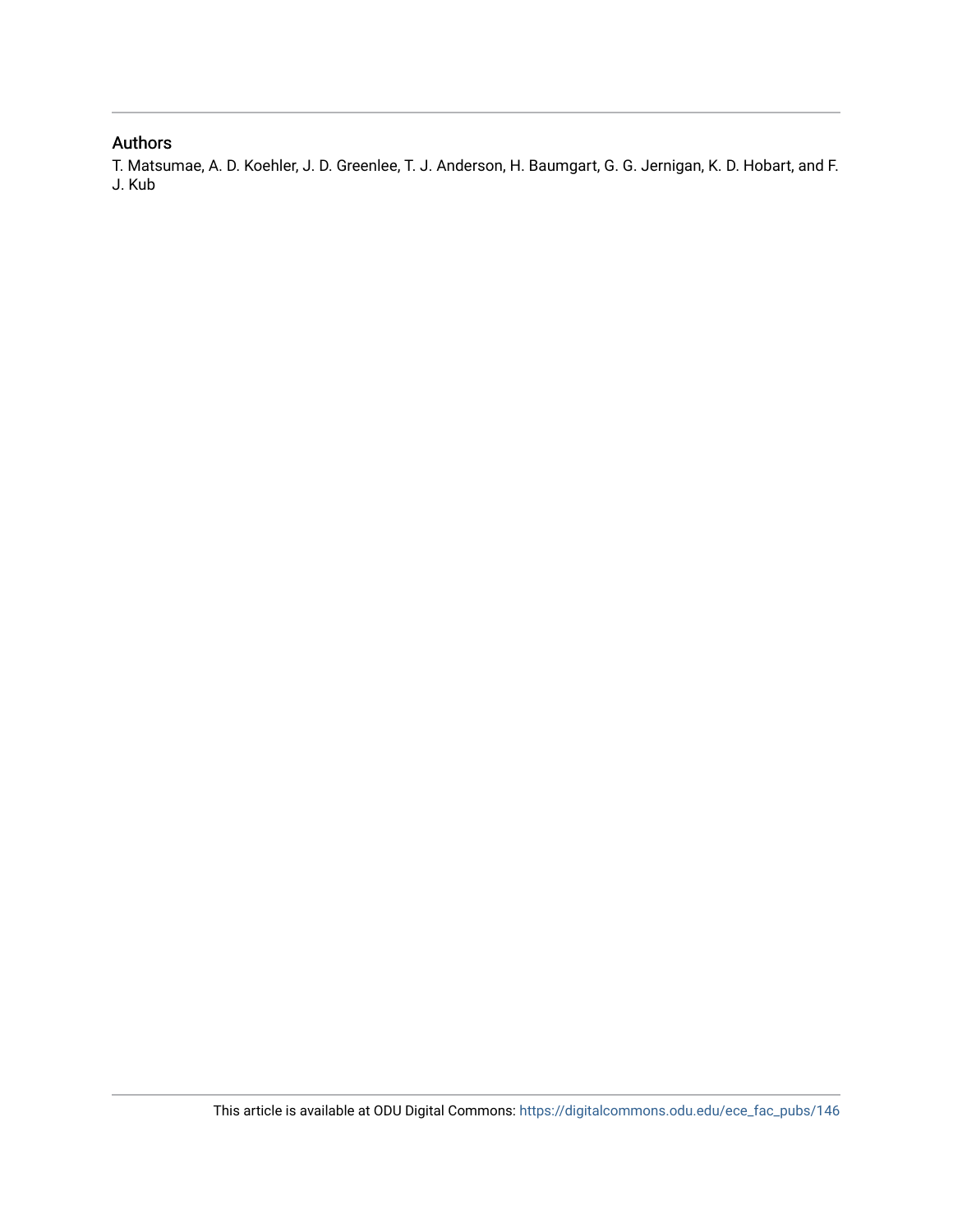

# **Temporary Bonding with Polydimethylglutarimide Based Lift Off Resist as a Layer Transfer Platform**

**T. Matsumae,a[,z](#page-2-0) A. D. Koehler,<sup>b</sup> J. D. Greenlee,<sup>c</sup> T. J. Anderson,b,[∗](#page-2-1) H. Baumgart,a,[∗](#page-2-1) G. G. Jernigan,**<sup>b</sup> **K. D. Hobart,**<sup>b</sup> and **F. J. Kub**<sup>b</sup>

*aDepartment of Electrical and Computer Engineering, Old Dominion University, Norfolk, Virginia 23529, USA bU. S. Naval Research Laboratory, Washington, DC 20375, USA cNRC Postdoctoral Fellow Residing at NRL, Washington, DC 20375, USA*

Bonding of lift off resist (LOR) was performed to realize temporary wafer bonding without residue. Bonding process conditions such as spin speed, pre-bake temperature, and bonding temperature were optimized to obtain a large bonded area with high bond strength. Under optimized process conditions, a bonded area covering over 98% of the wafer surface, with a room temperature bond strength of nearly 5 J/m<sup>2</sup> is achieved. During razor blade testing, fracture often occurs at the Si wafer. Moreover, debonding using an N-Methyl-2-pyrrolidone (NMP)-based solvent left the wafer surface extremely small amount of residue. Thus, the optimized bonding processed developed in this research is suitable for a clean temporary bonding process.

© The Author(s) 2015. Published by ECS. This is an open access article distributed under the terms of the Creative Commons Attribution 4.0 License (CC BY, [http://creativecommons.org/licenses/by/4.0/\)](http://creativecommons.org/licenses/by/4.0/), which permits unrestricted reuse of the work in any medium, provided the original work is properly cited. [DOI: [10.1149/2.0031507jss\]](http://dx.doi.org/10.1149/2.0031507jss) All rights reserved.

Manuscript submitted March 4, 2015; revised manuscript received March 29, 2015. Published April 14, 2015.

As transistor scaling approaches fundamental limits, advancements in future semiconductor technology requires novel technologies such as 3D stacking of integrated circuits and novel material integration, such as graphene and other 2D materials. Temporary wafer bonding is a key requirement in 3D integration and is also critical for transfer of 2D materials, such as graphene. $1-3$  $1-3$  Lift-off resists (LOR) are based on polydimethylglutarimide (PMGI) and are traditionally used as sacrificial layer for undercutting during lift-off processing. However, it has recently been demonstrated that a sacrificial layer of LOR (MicroChem) implemented between graphene and photoresist enables a clean graphene surface, free of residue, after photolithographic processing and suitable for graphene transfer processes.<sup>4</sup> The ability of LOR to maintain surface cleanliness is appealing for use as a temporary wafer bonding adhesive. Also, bonding of various types of polymer layers have been reported, such as BCB,<sup>5[,6](#page-6-1)</sup> Nafion,<sup>7</sup>  $\overline{\text{SU-8,8}}$  $\overline{\text{SU-8,8}}$  $\overline{\text{SU-8,8}}$  Polyimide,<sup>[9](#page-6-4)</sup> and Parylene<sup>10</sup> using wafer bonding technology. The practicability of LOR as a temporary wafer bond adhesive is investigated by systematically varying critical parameters, such as LOR deposition spin speed, pre-bake temperature, and bonding temperature.

### **Experimental**

Bonding of LOR layers is performed to realize a temporary wafer bond suitable for 3D integrated circuits and LOR-based transfer technique of 2D materials. Figure [1](#page-2-2) shows the procedure for LOR-to-LOR bonding. First, Si wafers are cleaned using Standard Clean 1  $(H_2O:NH_4OH:H_2O_2 = 5:1:1)$  to remove surface contamination and to enhance LOR adhesion to the Si surface. There is still some native oxide remaining on the Si wafers when you start spin on coating. After surface cleaning, 2-inch diameter Si wafers are spin coated with LOR 5A (MicroChem). Varying the spin speed results in varying film thicknesses, for example 2000–5000 rpm results in LOR film thicknesses of 7000–4200 nm, respectively.<sup>11</sup> The relation between spin speed and LOR film thickness is listed in Table [I.](#page-2-3) Next, the coated Si wafers are pre-baked to evaporate cyclopentanone, the solvent in LOR. Finally, the two LOR surfaces are brought into contact and introduced into an EV-501 from EVGroup Inc. bonding machine. This bonder enables thermo-compression bonding in vacuum, at  $\sim$ 10<sup>-3</sup> Pa. LOR spinning speed, pre-bake temperature after coating, and temperature at bonding step were optimized to create a large bonded area with strong bonding.

<span id="page-2-2"></span>

**Figure 1.** Experimental procedure of LOR bonding process sequence. LOR layers are formed on clean Si wafers, and bonded via applying heat and pressure in vacuum.

### **Results and Discussion**

Typical surface morphology of a LOR film on a Si sample baked at  $160\degree$ C is shown in Figure  $2a$ . The roughness of the bonding surface is critical for wafer bonding, since rough surfaces lead to reduced bonded area. Surface roughness of LOR layers was investigated with a laser interferometer from Zygo. Figure [3](#page-3-1) shows the root mean square (RMS) value of the LOR surface roughness for varying pre-bake temperatures. As can be seen from this graph, the surface roughness peaks at a bake temperature of 160◦C. Surface roughness increases for increasing temperature from 120–160◦C. The solvent in LOR 5A is cyclopentanone, which has a boiling point of 131◦C. Thus, the

<span id="page-2-3"></span>

| Table I. Spin speed vs LOR film thickness. |                         |
|--------------------------------------------|-------------------------|
| Spin speed [rpm]                           | LOR film thickness [nm] |
| 2000                                       | $7000*$                 |
| 3000                                       | 5500                    |
| 4000                                       | 4800                    |
| 5000                                       | 4200                    |

<span id="page-2-4"></span>∗This value used in the optimized conditions was confirmed by spinning, selectively etching the LOR, and confirmed by stylus profilometry.

<span id="page-2-1"></span>∗Electrochemical Society Active Member.

<span id="page-2-0"></span> ${}^zE$ -mail: [takashi.mtm@gmail.com](mailto:takashi.mtm@gmail.com)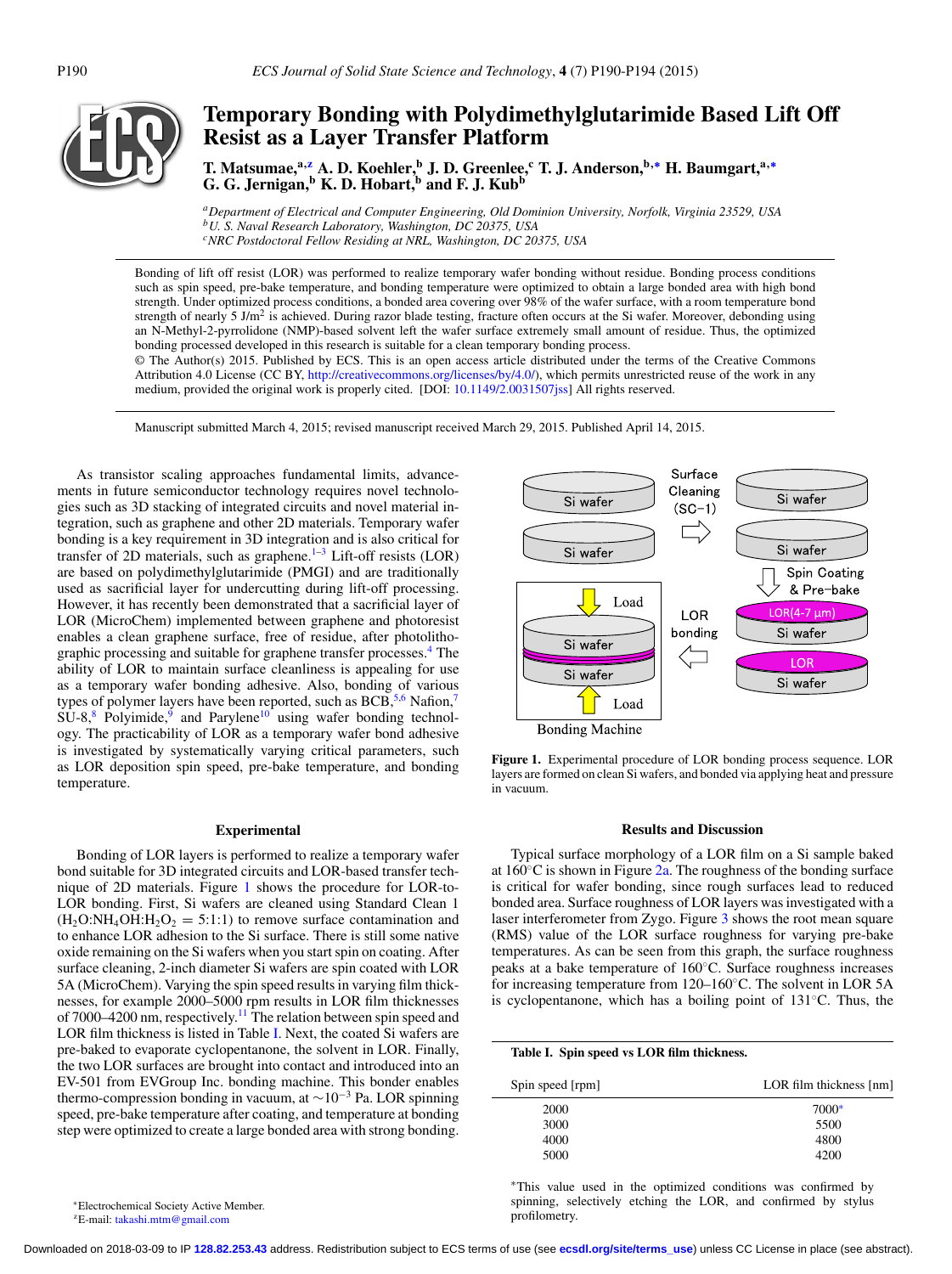<span id="page-3-0"></span>

**Figure 2.** (a) Typical surface morphology of LOR layer measured via a Zygo laser interferometer. (b) Cross sectional roughness of LOR surface shown in the line 1 in Figure [2a.](#page-3-0)

observed surface roughness increase between 120–160◦C is related to the solvent gradually evaporating, which leads to a corresponding loss in viscous flow. In addition, thermal expansion also likely contributes to the increasing roughness. At pre-baking temperatures exceeding 160◦C, the surface roughness decreases, since the glass transition point  $(T_{\sigma})$  of PMGI is around 180–190 $\degree$ C. At temperatures higher than 180 $\degree$ C beyond T<sub>g</sub>, the LOR becomes much softer and the surface planarizes by viscous flow.

As shown in Figure [3,](#page-3-1) the LOR surface roughness can be modulated as a function of pre-baking temperature. However, the RMS surface roughness of all sample surfaces is around 2 nm, which is sufficiently smooth for effective wafer bonding with polymer layers.

LOR bonding conditions were optimized for maximum bonded area and strong bonding strength by bonding of Si wafer pairs with LOR interlayers. The bonded area was monitored via IR camera, and the bond strength was monitored by razor blade test.<sup>[12](#page-6-7)</sup> In this study, bonding of the samples was investigated under a range of conditions including spin speed from 2000 to 5000 rpm for 1 minutes, prebake temperature from 120 to 220◦C for 5 minutes, and bonding temperature from 200 to 250◦C under 750 KPa load for 30 minutes. During bonding, the bonding machine was evacuated to a vacuum condition of around 10−<sup>3</sup> Pa to remove residual gas and absorbed

<span id="page-3-1"></span>

**Figure 3.** Relation between LOR surface roughness and pre-bake temperature.

<span id="page-3-2"></span>

Pre-bake: 160 ºC, 5 min Bonding: 250 ºC, 750 KPa, 30 min

**Figure 4.** Transmission IR images of bonded wafer pairs with LOR. These wafers are bonded under the condition of (a) not-optimized and (b) optimized condition for large bonded area as well as strong bonded interface.

volatile substances in the resist, which improves the bonding. The spin speed, pre-bake temperature, and bonding temperature of at the LOR coating were optimized to achieve large bonded area and strong bonding.

Figure [4a](#page-3-2) and [4b](#page-3-2) show transmission IR images of bonded samples. This Figure shows a comparison of samples bonded at non-optimized conditions and at optimized conditions. The sample in Figure [4a](#page-3-2) is bonded at 200◦C, but this temperature was found to be too low. This sample exhibits large unbonded areas in particular at the edge of the wafer. On the other hand, the sample shown in Figure [4b](#page-3-2) displays a much larger bonded area and only a few voids. The sample in Figure [4b](#page-3-2) was bonded at an optimized condition for large bonded area as well as strong adhesion. There are a few unbonded areas, but most of LOR surface are bonded. Some brighter spots at the lower left of Figure [4b](#page-3-2) are derived from LOR resist stuck on back side of the bonded sample. The size of the bonded area was calculated via counting pixels of the IR image. At the optimized condition, over 98% of loaded area was bonded. The optimized condition is listed in Table [II.](#page-4-0)

The dependence of the bonded area and the bond strength on each experimental parameter such as spin speed, pre-bake temperature, and bonding temperature has been summarized in the plots of Figure [5.](#page-4-1)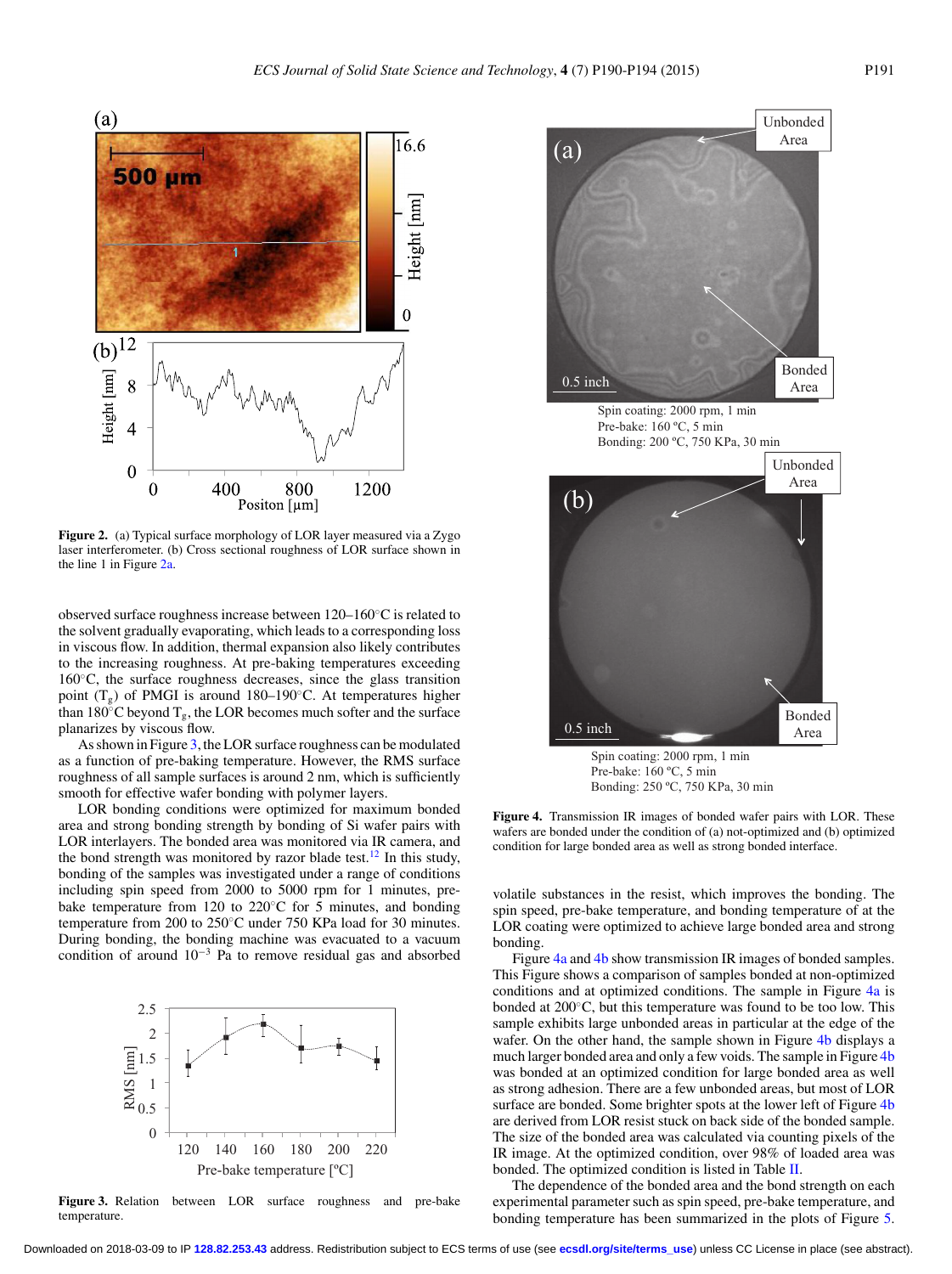<span id="page-4-0"></span>**Table II. Optimized conditions for large bonded area and strong bonding with LOR resist.**

| <b>Process</b> | Parameter   | Value            |
|----------------|-------------|------------------|
| Spin-coating   | Spin speed  | $2000$ rpm       |
|                | Time        | $5 \text{ min}$  |
| Pre-baking     | Temperature | $160^{\circ}$ C  |
|                | Time        | $5 \text{ min}$  |
| Bonding        | Temperature | $250^{\circ}$ C  |
|                | Load        | 750 KPa          |
|                | Time        | $30 \text{ min}$ |

The dotted line with triangles indicates the percentage of bonded area calculated from the IR image. The dashed line with squares indicates bond strength measured using the razor blade test.<sup>12</sup> Since the bond strength reached nearly 5 J/m<sup>2</sup>, which is near the maximum that can be measured with the blade test, $13$  the fracture often occurs within the Si wafer. This fracture in the Si bulk indicates that the LOR bonding interface and adhesion of LOR to Si surface is stronger than the Si bulk.

Figure [5a](#page-4-1) shows a plot of LOR spin speed versus quality of bonding. All samples in Figure [5a](#page-4-1) were bonded with the spin speed ranging from 2000 to 5000 rpm for 1 minutes, with a pre-bake at 160◦C for 5 minutes, and bonded at 250◦C under 750 KPa load for 30 minutes and a vacuum of 10−<sup>3</sup> Pa. The spin speed determines the thickness of LOR layer. Thinner LOR layers were obtained when spinning speed is high. This result shows bonded area is large enough (>98%) at spin-

<span id="page-4-1"></span>

**Figure 5.** LOR bonding quality optimization investigated as percentage of bonded area and bond strength as a function of (a) spinning speed, (b) prebake temperature, and (c) bonding temperature. (Triangles refer to percentage of bonded area, while squares refer to the bond strength.)

ning speed is between 2000–4000 rpm. However, some voids appear after bonding when spinning speed is higher than 5000 rpm and the bond strength gradually deceased with higher spin speed corresponding to thinner LOR layers. From these results, the strongest bonding as well as largest bonded area is obtained when spin speed is 2000 rpm. At this condition, LOR thickness is around  $7 \mu$ m.

Figure [5b](#page-4-1) shows the graph of pre-bake temperature versus quality of bonding. All samples in Figure [5b](#page-4-1) were bonded under the condition of spinning 2000 rpm for 5 minutes, pre-bake temperature from 120 to 220◦C for 5 minutes, and bonded at 250◦C under 750 KPa load in 30 minutes at a vacuum condition of around 10−<sup>3</sup> Pa. As seen in the graph in Figure [5b,](#page-4-1) bonding quality of the samples baked at 120◦C was poor in both bond strength and bonded area. However, when the prebake temperature is higher than 160◦C, most of the loaded area was bonded and the bond strength is high. One reason for this is that the boiling point of cyclopentanone, the solvent of LOR, is 131◦C. Thus, samples baked at 120 or 140℃ still have residual solvent left in the LOR layer. Therefore, cyclopentanone vapor during bonding prevents successful bonding at the interfaces. Bonding with pre-baking over 160◦C can achieve high quality bonding. Lower process temperature is preferable to reduce thermal damage to bonding materials, so an optimized pre-baking temperature is concluded to be 160◦C. From the result of surface profile shown in Figure [3,](#page-3-1) the LOR surface became the roughest at 160◦C and supposedly the hardest to bond. However, the roughness of sample pre-baked at  $160^{\circ}$ C is  $2.2 + -0.2$  nm. This value is still small. Moreover, LOR surfaces are bonded at 250◦C. This temperature is higher than glass transition point  $(T_g)$  of LOR. For these reasons, surface roughness did not play a significant role for this bonding process.

Figure [5c](#page-4-1) shows the graph of bonding temperature of LOR coating vs quality of bonding. All samples in Figure [5c](#page-4-1) were bonded under the condition of spinning 2000 rpm for 5 minutes, pre-bake at 160◦C for 5 minutes, and bonding temperature ranging from 200 to 250◦C under a 750 KPa load for 30 minutes at a vacuum of around 10−<sup>3</sup> Pa. If the bonding temperature increases, bonding across the LOR surfaces improves. From the graph in Figure [5c,](#page-4-1) bonding quality of the samples bonded at 200◦C, which is shown in Figure. [4a,](#page-3-2) was poor in both bond strength and the size of bonded area. However, when the bonding temperature was at least 250◦C, most of the loaded area was bonded and bond strength was higher.

Physical characterization of the bond interface of LOR wafer bonding was performed using scanning electron microscopy (SEM). Figure [6](#page-4-2) shows the bond interface between two LOR layers on Si. The bonded Si wafer pair with LOR was cut partially using a dicing saw and cleaved to obtain cross sectional view of the bond interface. During SEM observation, the cross sectional face shown in Figure [6](#page-4-2) was tilted by 20.4 degree from a horizontal plane in the vertical direction of Figure [6.](#page-4-2) As shown in Figure [6,](#page-4-2) original bond interface is located in center on LOR. However, after bonding no interfacial defects and

<span id="page-4-2"></span>

**Figure 6.** SEM cross-sectional micrograph of a typical cleaved bond interface of LOR bonding under a tilt angle of 20.5 degrees. This sample was prepared under the optimized conditions listed in Table [II.](#page-4-0)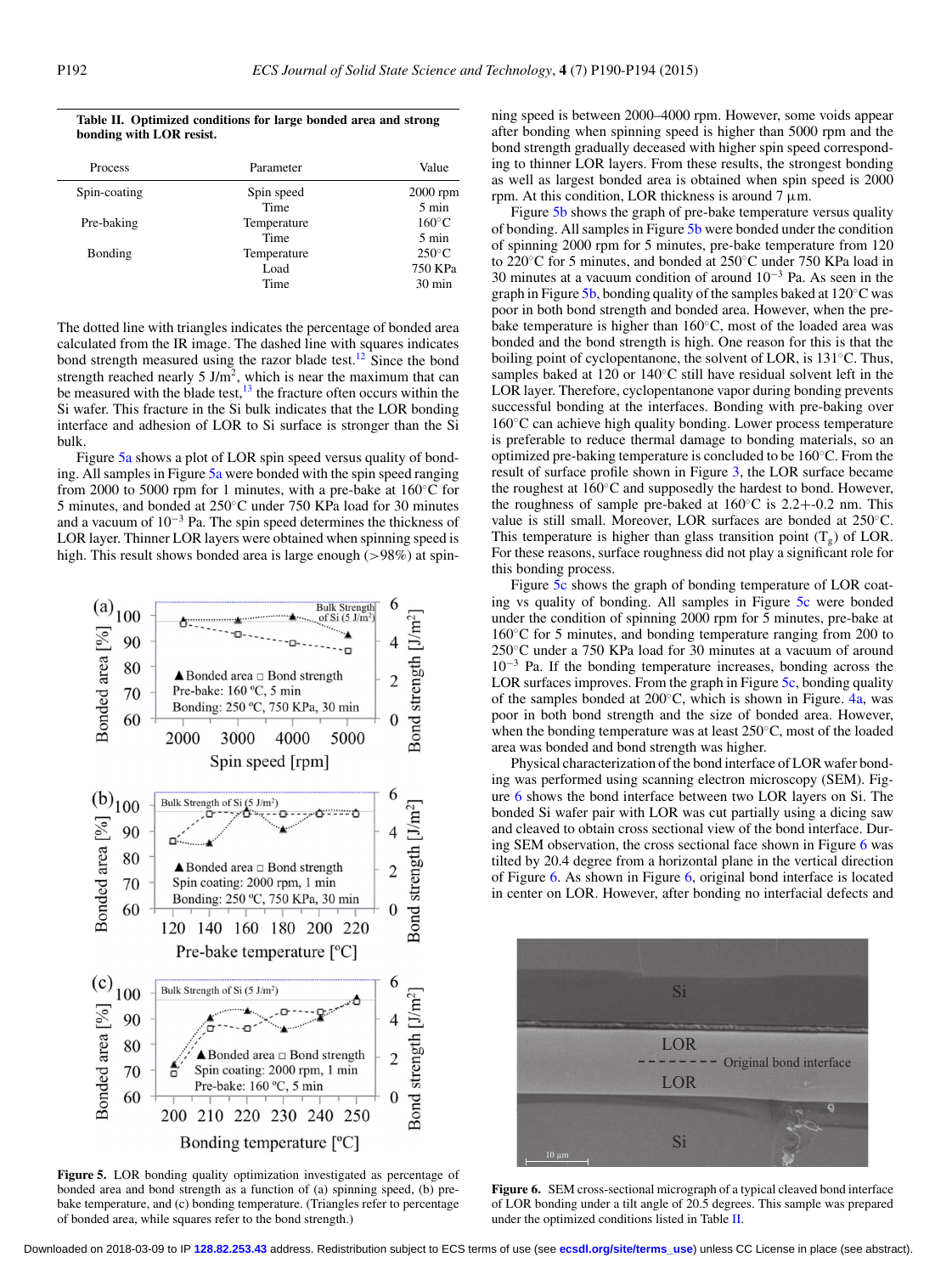<span id="page-5-3"></span>

**Figure 7.** FT-IR absorption spectra of LOR before and after bonding process between (a) 2000–500 cm<sup>-1</sup> and (b) 3500–2500 cm<sup>-1</sup>.

no voids were observed. Several bonded areas were observed, but no micro voids were found in the entire bonded area. Also, there was no discernable bonded interface between LOR layers. This means the original bond interface between LOR surfaces disappeared after the bonding process. Thus, the samples bonded under the optimized condition show strong bond strength.

Before bonding, the thickness of one LOR layer is  $7.0 \mu m$  from the LOR datasheet<sup>11</sup> and also was confirmed via stylus profilometry. After bonding, the thickness of two bonded LOR layers is around  $10 \mu$ m, measured by SEM. The thickness of two LOR layers before and after bonding process are  $14 \mu m$  and  $10 \mu m$ , respectively. The final thickness of the LOR layer is reduced by almost 30% as a result of the bonding process.

To confirm the mechanism of film reduction during the bonding process the weight of the bonded wafers before and after bonding was measured to be 2.57126 g and 2.57098 g, respectively. Weight loss during the process was 0.28 mg. The final thickness of LOR layer is reduced by almost 30%, if it is caused by water loss, the weight loss is estimated to be about 8 mg. Polydimethylglutarimide (LOR) is a thermoplastic polymer and since the bonding process occurs above the glass transition temperature it is suggested that the combined films are compressed by viscous flow. The densification also helps to explain the very high bond strength that is achieved. Water is likely created during the limited crosslinking process and some of this water may escape at the elevated bonding temperature, which could explain the slight decrease in the weight of 0.28 mg. The increase in water content is supported by the FT-IR spectrum in Figure [7b.](#page-5-3) We conclude that the effect from polymer densification is more important than that from water loss.

In order to investigate the change in the chemical structure of LOR caused by the bonding process, Fourier transform infrared spectroscopy (FT-IR) was performed on LOR layers before and after the bonding process. Figure [7a](#page-5-3) and [7b](#page-5-3) displays the FT-IR absorption spectra of the processed LOR layers. The sample after bonding was prepared from fractured pieces collected after the blade test. During the razor blade test, Si samples bonded under the optimized conditions mainly fractured inside the crystalline Si wafer, and some of the broken pieces after the blade test still contained the LOR layers. These LOR layers were investigated as LOR layers after the wafer bonding procedure using glancing angle reflective FT-IR. Also, the LOR sample that was spin-coated and pre-baked at same conditions as the optimized bonding conditions was investigated as a LOR layer before the wafer bonding procedure. As shown in Figure [7,](#page-5-3) both of the FT-IR spectra (a) and (b) contain some peaks originating from the PMGI. When comparing the before and after bonding spectra in Figure  $7a$  there are a few changes observed, while in Figure  $7b$  it appears there is a slight increase in the water content after bonding. This means chemical structures before and after are not largely changed by the bonding process, indicating very limited crosslinking is occurring.

Subsequent debonding of the Si wafer pair was performed and the debonded Si interfaces were investigated for LOR residue. Si wafers bonded with LOR were debonded using N-Methyl-2-pyrrolidone (NMP)-based solvent called Remover PG (MicroChem). Comparison of surface roughness of the Si wafer surface before treatment and the Si wafer surface after the bonding and debonding process was performed by atomic force microscopy (AFM) in order to investigate the debonded Si surface for cleanliness and potential residue from LOR. The RMS of surface of before processes and after processes are  $0.75 \pm 0.06$  nm and  $0.87 \pm 0.36$  nm, respectively. The size of analyzed areas was  $10 \times 10 \mu m^2$ . The Si wafer surface after the debonding process is still smooth, and any residue remaining on the Si wafer surface after LOR removal is negligibly small and any resist residue can be 100% removed with a subsequent oxygen plasma ashing process. Thus polymer wafer bonding with LOR is suitable for a temporary bonding process enabling a layer transfer technology.

#### **Conclusions**

Bonding of Si wafer pairs with LOR polymer layers and debonding has been performed in order to achieve temporary bonding for applications such as 3D stacking of integrated circuits and transfer of 2D materials, such as graphene layers. Under optimized bonding conditions, LOR layers bond large areas well with high yield. Elevating the LOR polymer above the glass transition temperature  $T_{g}$ proved crucial in order to allow viscous flow to achieve smoother bondable LOR surfaces. Moreover very strong bonding of  $\sim$ 5 J/m<sup>2</sup> was achieved between two joined LOR layers, which caused fracture to occur inside the Si wafer during bond strength characterization using the razor blade test. Results of SEM investigations demonstrate that the original LOR bond interface disappears through strong mixing and chemical reactions of the polymer chains across the LOR bond interface resulting in such strong bonding. Also, the combined films are compressed during the bonding process by viscous flow. The effect from polymer densification is also important for the strong bonding. After debonding using LOR etchant remover PG, negligible residue on debonded Si wafer surface was observed. In summary, we demonstrated that LOR polymer bonding is capable of providing extremely strong bonding interfaces. Due to its chemical nature LOR polymer bonding can be considered temporary and can be readily removed with NMP based solvent for a viable debonding process. Thus temporary LOR polymer bonding and debonding can provide a platform for a layer transfer process suitable for thin layered systems like graphene or two-dimensional layered transition metal dichalcogenides like  $MoS<sub>2</sub>$ or WSe<sub>2</sub>.

#### <span id="page-5-2"></span><span id="page-5-1"></span><span id="page-5-0"></span>**References**

- 1. Y. Wang, C. Miao, B. C. Huang, J. Zhu, W. Liu, Y. Park, Y. H. Xie, and J. C. S. Woo, *[IEEE Trans. Electron Devices](http://dx.doi.org/10.1109/TED.2010.2076337)*, **57**(12), 3472 (2010).
- 2. J. D. Caldwell, T. J. Anderson, K. D. Hobart, G. G. Jernigan, J. C. Culbertson, F. J. Kub, J. L. Tedesco, J. K. Hite, M. A. Mastro, R. L. Myers-Ward, C. R. Eddy, P. M. Campbell, and D. K. Gaskill, *[MRS Proceedings](http://dx.doi.org/10.1557/PROC-1259-S18-05)*, 1259 (2010).
- 3. R. Dong, Z. Guo, J. Palmer, Y. Hu, M. Ruan, J. Hankinson, J. Kunc, S. K. Bhattacharya, C. Berger, and W. A. de Heer, *[J. Appl. Phys.](http://dx.doi.org/10.1088/0022-3727/47/9/094001)*, 47 (2014).
- 4. A. Nath, A. D. Koehler, G. G. Jernigan, V. D. Wheeler, J. K. Hite, S. C. Hernandez, ´ Z. R. Robinson, N. Y. Garces, R. L. Myers-Ward, C. R. Eddy, D. K. Gaskill, and M. V. Rao, *[Appl. Phys. Lett.](http://dx.doi.org/10.1063/1.4880937)*, 104 (2014).